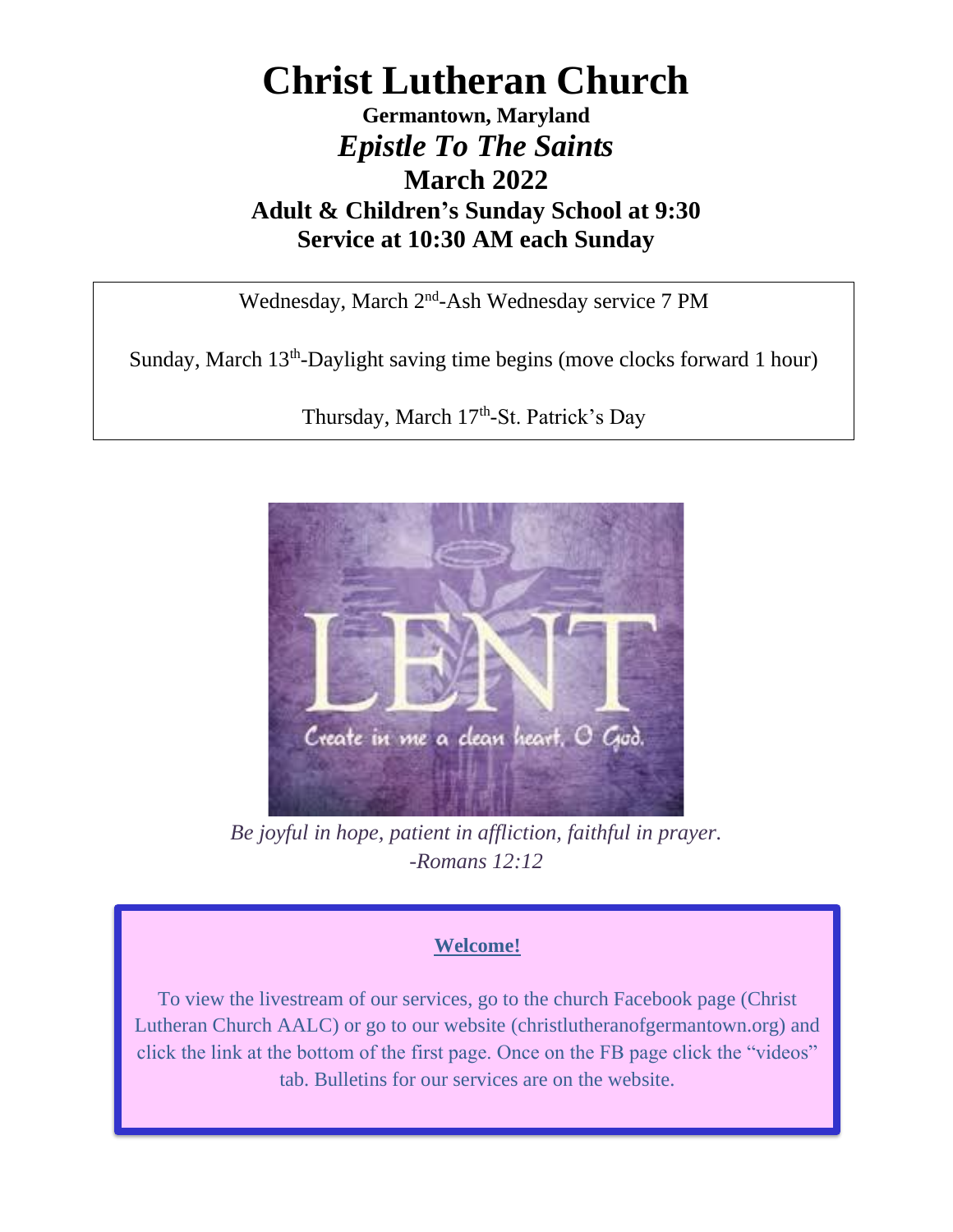Name:

## ON THE ROAD TO EASTER WORD SEARCH



| Ash        | <b>Holy Week</b>         | Palm Branch  |  |
|------------|--------------------------|--------------|--|
| Wednesday  | Holy Thursday Forty Days |              |  |
| Sacrifice  | Good Friday              | Jesus        |  |
| Almsgiving | Holy Saturday            | Passover     |  |
| Prayer     | Easter                   | Foot Washing |  |
| Fasting    | Palm Sunday              | Resurrection |  |
| Lent       | Purple                   | Love         |  |

C 2014 - ManyLittleSlessings.com | CatholicPrintablesOnline.com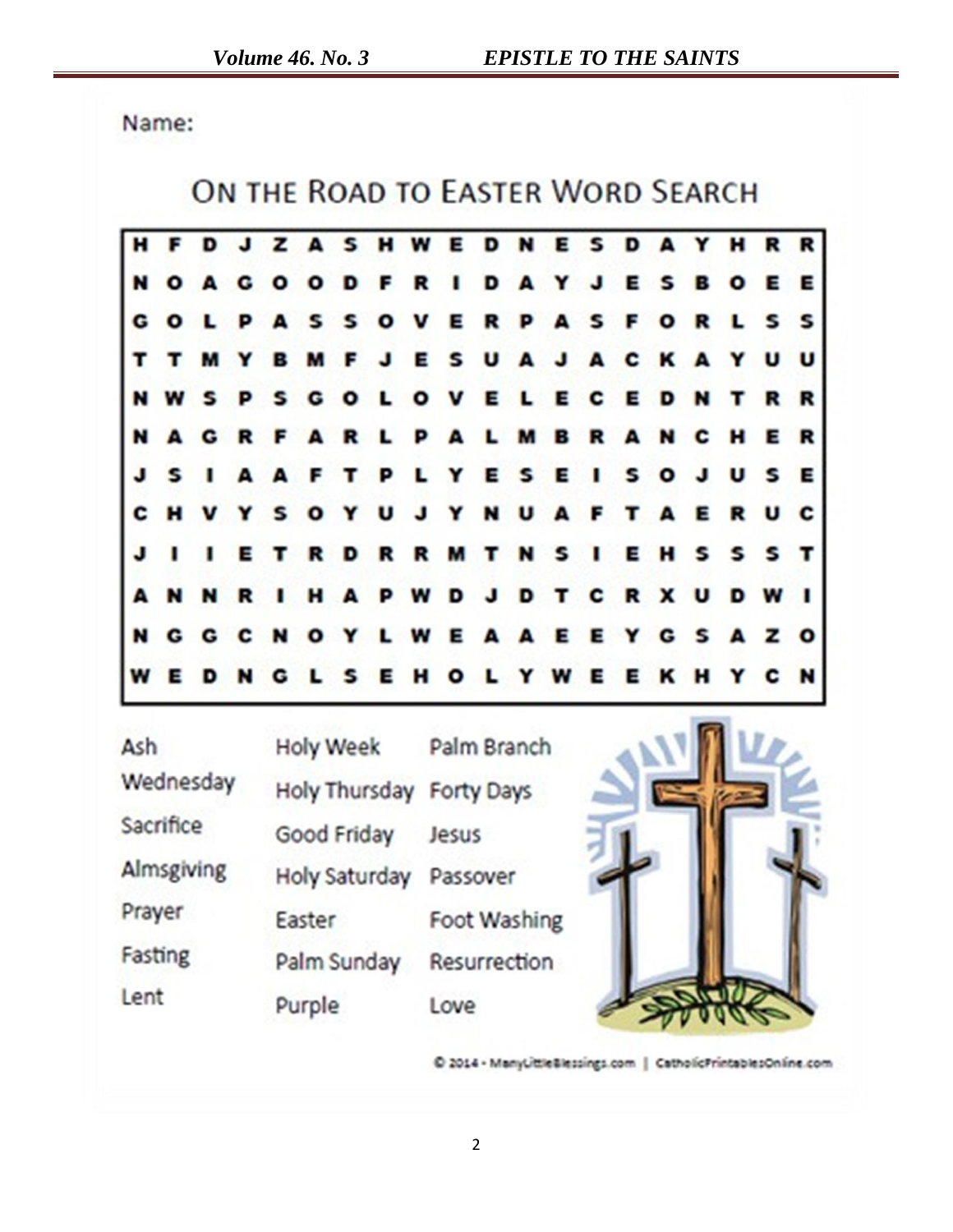### *PRAYER AND PRAISE*

**NANCY GREGORY:** Father, we ask you to be with Nancy and help her to feel comfort and peace, as well as Your love.

**PASTOR CURTIS LEINS:** Father, we thank you for Pastor Leins. We pray that you will keep him in your care and bless his work in Your name.

**PASTOR ABRAHAM MCNALLY:** Father, we ask that you bless Pastor McNally as he begins his new ministry in North Dakota.

**FRANK BENENATI:** Lord, grant Frank healing and peace as he undergoes his cancer treatments.

**TRACI MCNALLY:** Father, bless Traci with comfort and healing as she undergoes her cancer treatments.

**PASTOR NIGEL BROWN:** Lord, bless Pastor Nigel as he begins his ministry at Hope Lutheran Church in Hampton, VA.

FOR OUR CONGREGATION: Father, we ask your merciful goodness in providing us with the wisdom, discernment and courage to do Your will.

**FOR OUR CHILDREN:** Lord, keep each of them strong in You each day. Protect them and guide them in the plan that You have for each of them.

**FOR OUR PASTORS:** By the power and presence of the Holy Spirit, please uphold and help them stand firm in the truth of Your gracious word.

**FOR THOSE SERVING AWAY FROM HOME:** Father, please guide them in Your mercy and bless them with the fullness of Your love.



Like us on Facebook. Christ Lutheran Church AALC Pastor McNally has our Facebook page looking great! Lots of wonderful information about our church, congregation, and news. Every week the service's video is posted. AWESOME!



#### christlutheranofgermantown.org

We encourage you to provide Jeane with your comments and things that you think would add additional value to the site.

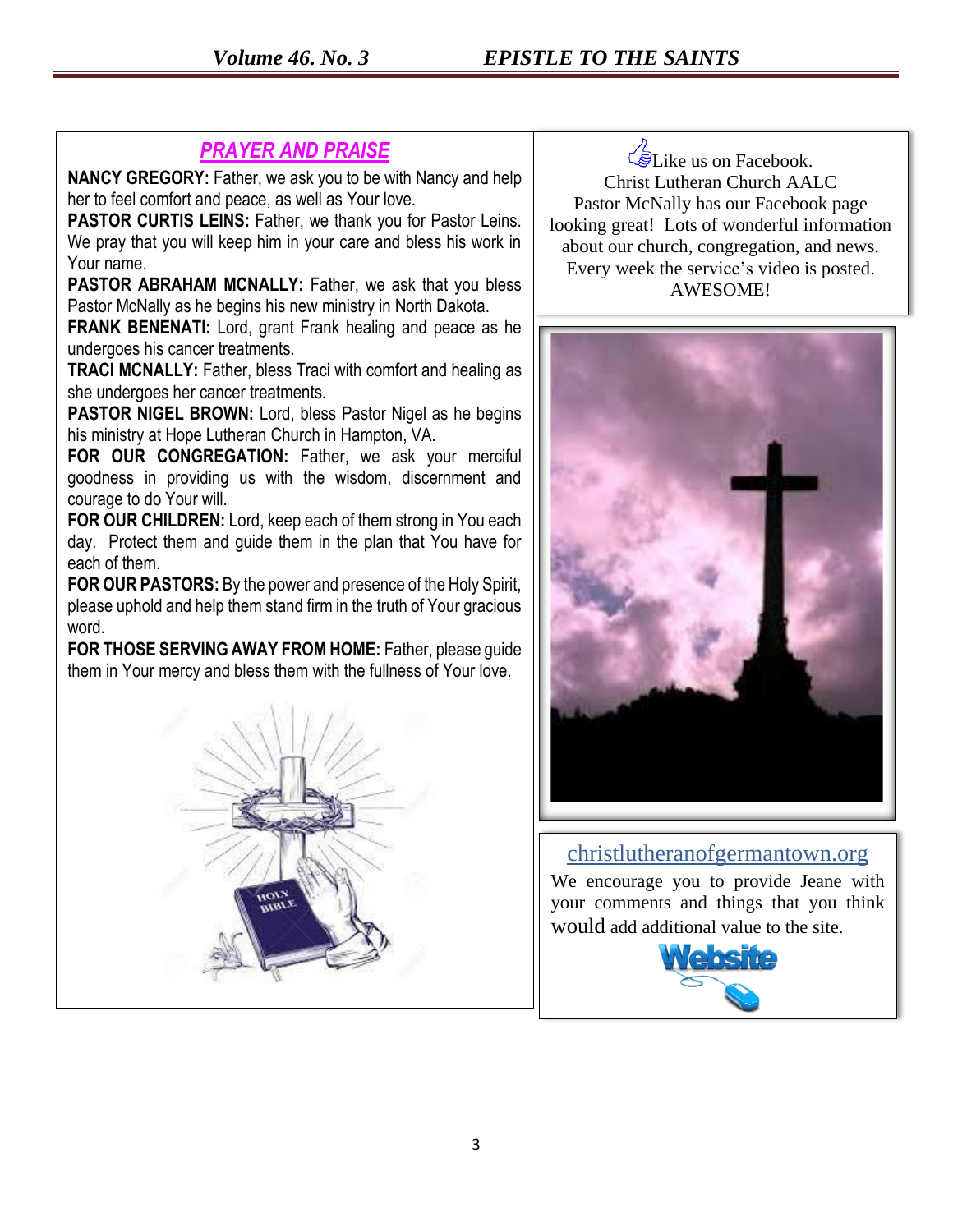*Volume 46. No. 3 EPISTLE TO THE SAINTS* 

**March Birthdays th -Rebekah Stapf th -Chris Clarke th -MJ Vallarino th -Jan Gladhill th -Will Stapf th -Lottie Gibson st -Kit Gibson**

### **March Baptisms**

**10th -Remington Stapf 18th -Frank Benenati 26th -Joe Flesch**



**We had a farewell luncheon for Pastor McNally, in conjunction with our Annual Meeting, on Sunday, February 13th. We wish him all the best as he begins his new journey in Parshall, North Dakota.**

**I HAVE FOUGHT THE GOOD FIGHT,** I HAVE FINISHED THE RACE, **I HAVE KEPT THE** 2 TIMOTHY 4:7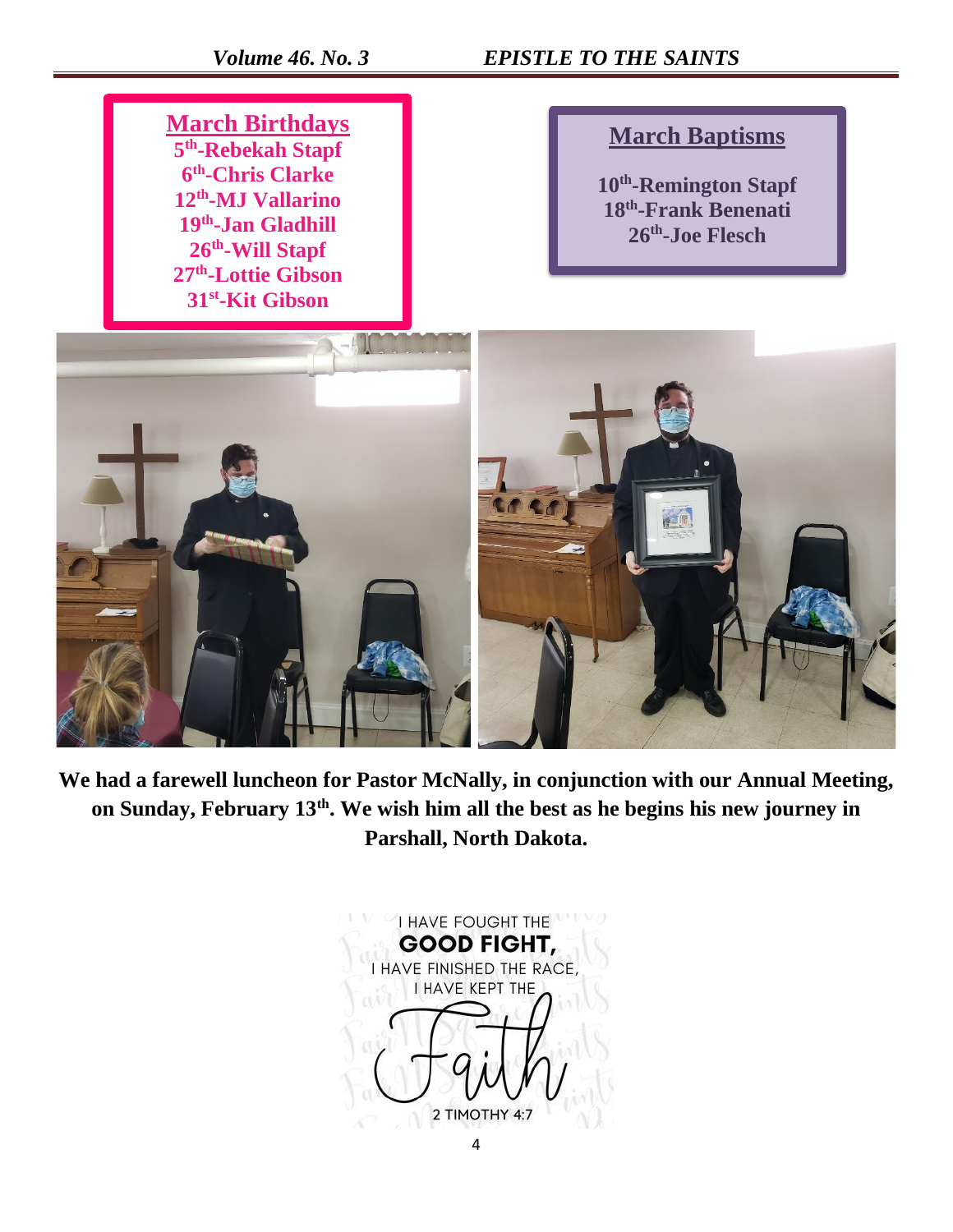